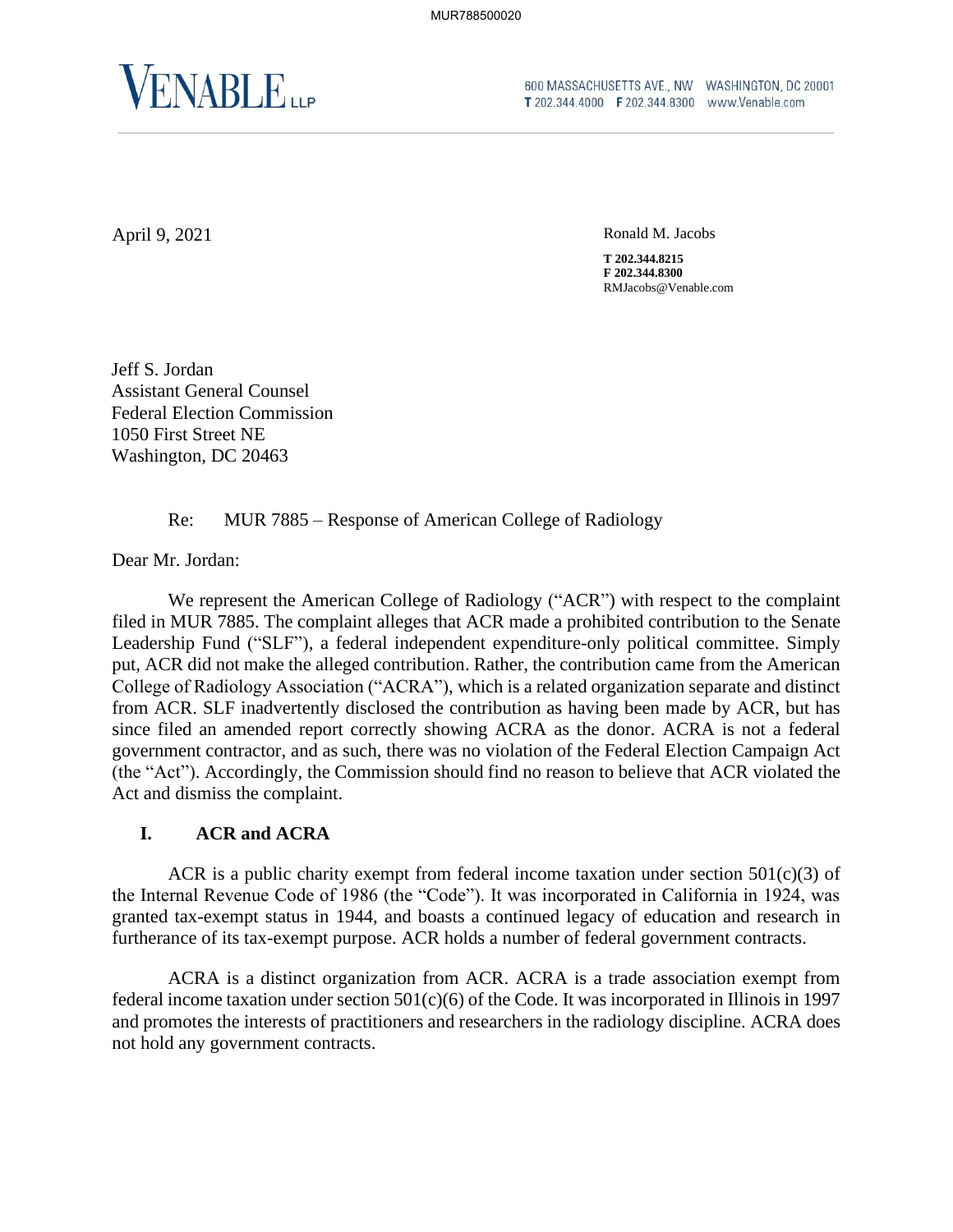

April 9, 2021 Page 2

The two organizations are related—each serves a particular purpose for the membership but are distinct legal entities with separate tax identification numbers, bank accounts, and taxexemptions. ACRA and ACR have distinct revenue streams as well.

# **II. Because ACR did not make the alleged contribution, it did not violate the Act**

The Act and the Commission's regulations prohibit a federal contractor from making certain contributions, either directly or indirectly, to a federal political committee.<sup>1</sup> In this case, ACRA—which does not hold any government contracts—made the contribution; ACR did not. A copy of the transaction record, which clearly shows "ACR Association" as the donor, is attached as Exhibit 1 to this letter. As such, there was no violation of the Act. SLF reported the wrong donor, but has since corrected that information on amended FEC reports.

ACRA understands that the full name of the organization did not clearly transmit through the bank payment system, which is why SLF reported the incorrect name of the donor. ACRA has taken steps to remedy this situation to avoid future reporting issues.

#### **III. Conclusion**

The Commission should find "no reason to believe" that a respondent has violated the Act or Commission regulations if "the complaint, any response filed by the respondent, and any publicly available information, when taken together, fail to give rise to a reasonable inference that a violation has occurred."<sup>2</sup> Here, as demonstrated above, ACR did not make the contribution alleged in the complaint, so no violation of the Act has occurred. The Commission should find no reason to believe that ACR violated the Act and dismiss the complaint promptly.

> Respectfully submitted,  $\bigg($

Ronald M. Jacobs Jacob P. Tully Venable LLP venable LLP<br>600 Massachusetts Avenue, N.W. Washington, DC 20001 (202) 344-8215

Attachment

<sup>1</sup> 52 U.S.C. § 30119(a)(1); 11 C.F.R. § 115.2.

<sup>&</sup>lt;sup>2</sup> Statement of Policy Regarding Commission Action in Matters at the Initial Stage in the Enforcement Process, 72 Fed. Reg. 12545, 12546 (Mar. 16, 2007).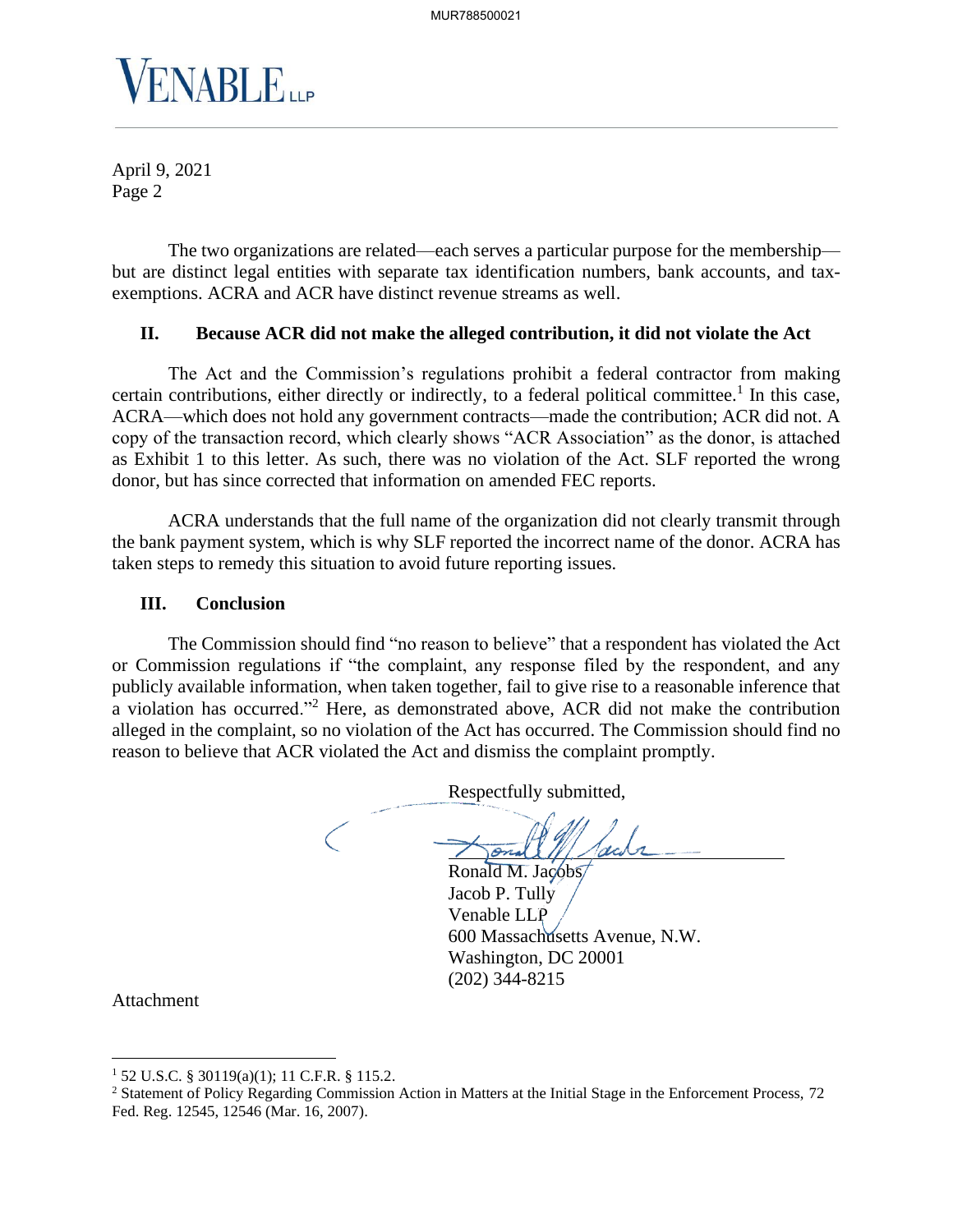MUR788500022

# EXHIBIT 1